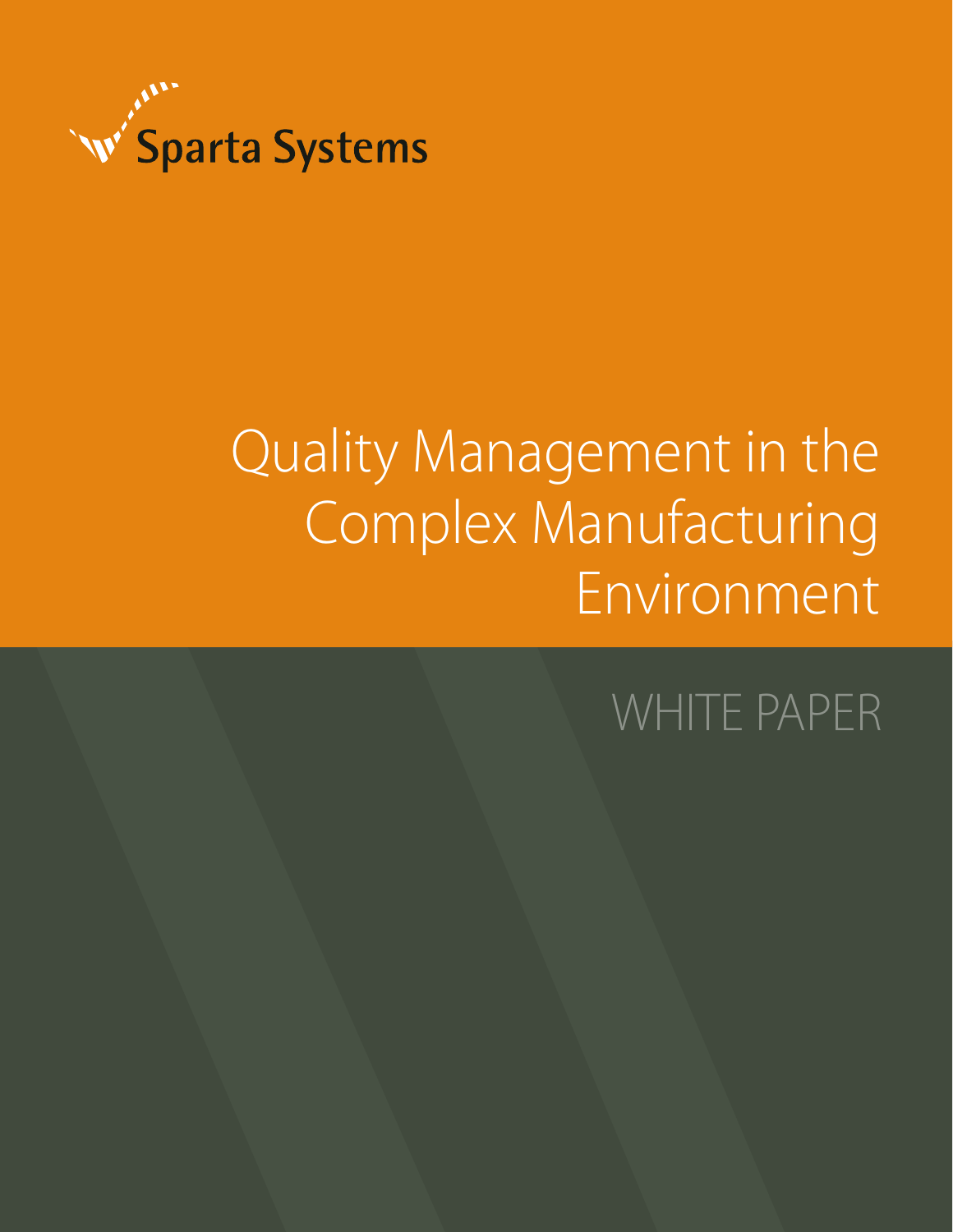The number and value of merger and acquisition (M&A) transactions in the consumer packaged goods (CPG) industry has steadily increased over the last 30 years. That activity is likely to accelerate, according to Deloitte, LLP, as larger corporations take advantage of sizable cash reserves, low interest rates and easy access to credit to increase exposure to faster-growing markets, consumer segments and product categories, and to integrate vertically and optimize supply chain operations and routes to market.

At the same time, CPG manufacturers are trying to advance toward a lean and standardized manufacturing process in order to enhance production flexibility and better manage industry compliance standards. These efficiencies are particularly effective when applied to global supply chains, business networks, service initiatives, and production activities. The result can vastly improve the entire manufacturing process. Important to note, integrating new acquisitions while moving to a standardized manufacturing process often increases the complexity of operations. Complexity often affects quality.

## Getting to a Lean, Standardized Manufacturing Process That Drives Quality

By establishing a standardized process, organizations are better able to identify standards that are not being adhered to or adopted, as well as when and where to take corrective action. To get there, CPG manufacturers need to take advantage of an enterprise quality management solution (EQMS) that coordinates business processes and IT infrastructure with operational processes. Such a system simplifies and consolidates these critical processes to provide real-time insight across plants, geographic regions, and suppliers. That insight can inform quality assurance issues, support compliance with legislative and regulatory requirements, and can help merge business processes and systems between companies and balance the functionality of new capabilities. Manufacturers that have instituted EQMS have found these benefits:

**Simplified change management –** EQMS streamlines Corrective and Preventative Actions (CAPA) Management, helping to prevent and quickly resolve any non-conformances.

**Centralized audit management –** EQMS makes real-time audits possible, to help make the identification and resolution of issues more efficient across a global manufacturing operation.

**Effective supplier quality management –** EQMS delivers visibility into upstream operations to help manufacturers to effectively collaborate with partners and suppliers.

**Powerful enterprise integration –** EQMS web-based integration architecture can seamlessly integrate with a manufacturer's Service Oriented Architecture as well as Enterprise Resource Planning (ERP), Laboratory Information Management Systems (LIMS), and Manufacturing Execution Systems (MES).

**Streamlined compliance achievement –** EQMS efficiently provides insight into compliance by integrating related events and actions, automating workflow, and facilitating trending and reporting across systems.

By leveraging EQMS for a collaborative and standardized manufacturing process, CPG manufacturers are finding that they can achieve operational excellence and enhance speed-to-market. In addition, software-enabled quality management makes the CPG manufacturer's Quality Assurance Department 35 percent more efficient, according to customer data gathered by Sparta Systems. This efficiency translates into faster and more accurate record closures (e.g., as measured by Reduction in Record Closure Cycle Time, On Time Record Closure, and Record Closed Right the First Time). This, in turn, frees up quality assurance resources to proactively work on the business (e.g., more audits as opposed to CAPAs).

The value of data that results from an EQMS—a record of operating environment, people and system interactions—can touch every Standard Operating Procedure in the CPG manufacturer's business. If mined correctly with proper reporting tools like big data analytics solutions, this information can streamline reporting and enhance compliance, as well as help senior executives within CPG organizations quickly identify errors and make fast, effective, business-critical decisions. In addition, this data provides a record of how the business continually improves on its journey toward maximizing the true measures of success, which are the Lean Manufacturing Measures (See table 1)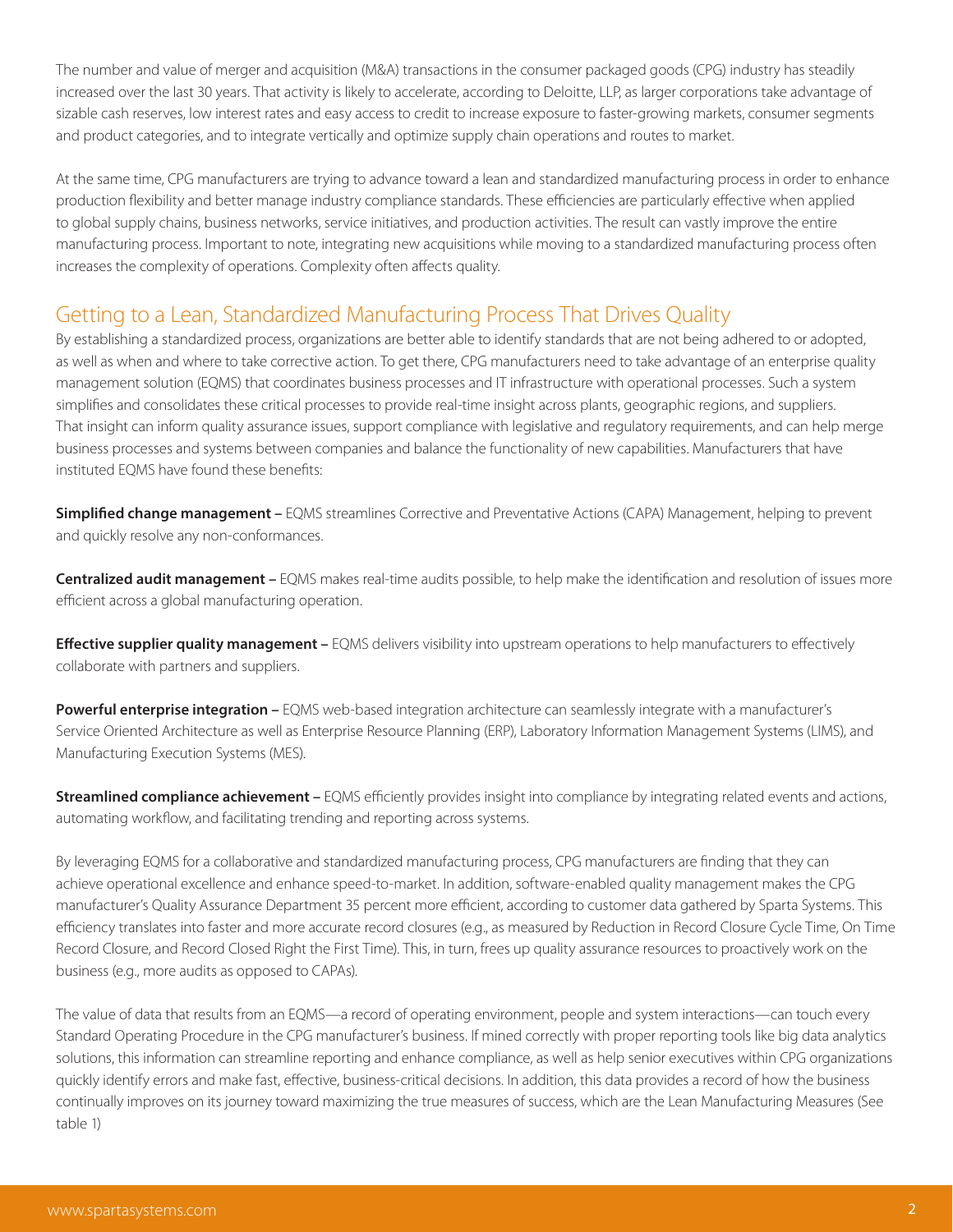#### Table 1: Lean Manufacturing Measures

| <b>PROCESS FLOW METRICS</b> |                                  |             |                      |                                                |
|-----------------------------|----------------------------------|-------------|----------------------|------------------------------------------------|
| 1                           | <b>Process Throughput</b>        | PT          | <b>Jobs per Hour</b> | Process output rate per hour of sellable       |
|                             |                                  |             |                      | product.                                       |
|                             |                                  |             |                      |                                                |
| 2                           | <b>Line Efficiency</b>           | LE          | Percent (%)          | Ratio of actual process Throughput to the      |
|                             |                                  |             |                      | theoretical ideal throughput based on the      |
|                             |                                  |             |                      | pace and cycle time at the bottleneck          |
|                             |                                  |             |                      | station.                                       |
| 3                           | <b>Total Manufacturing</b>       | <b>TML</b>  | <b>Hours</b>         | Total time from receipt of raw material to     |
|                             | <b>Lead time</b>                 |             |                      | shipping of the final product.                 |
|                             |                                  |             |                      |                                                |
| 4                           | <b>Processing time</b>           | <b>PTO</b>  | Percent (%)          | Ratio of value added processing time to        |
|                             | <b>auotient</b>                  |             |                      | total manufacturing lead time (TML).           |
|                             |                                  |             |                      |                                                |
| ٠s                          | <b>Material Handling time</b>    | <b>MHTQ</b> | Percent (%)          | Ratio of material handling time to total       |
|                             | quotient                         |             |                      | manufacturing lead time (TML).                 |
|                             |                                  |             |                      |                                                |
| 6                           | <b>Setup Time quotient</b>       | <b>STQ</b>  | Percent (%)          | Ratio of setup time to total manufacturing     |
|                             |                                  |             |                      | lead time (TML).                               |
|                             |                                  |             |                      |                                                |
| 7                           | <b>Equipment &amp; Personnel</b> | <b>EPWQ</b> | Percent (%)          | Ratio of equipment and personnel queuing       |
|                             | <b>Waiting time quotient</b>     |             |                      | and waiting time to total manufacturing        |
|                             |                                  |             |                      | lead time (TML).                               |
| 8                           | <b>Materials Waiting Time</b>    | <b>MWTQ</b> | Percent (%)          | Ratio of waiting time for materials to total   |
|                             | auotient                         |             |                      | manufacturing lead time (TML).                 |
|                             |                                  |             |                      |                                                |
| 9                           | <b>Information Waiting</b>       | <b>IWTQ</b> | Percent (%)          | Ratio of waiting time for information to total |
|                             | <b>Time quotient</b>             |             |                      | manufacturing lead time (TML).                 |
|                             |                                  |             |                      |                                                |
|                             |                                  |             |                      |                                                |
| <b>QUALITY METRICS</b>      |                                  |             |                      |                                                |
| 10                          | <b>Scrap Rate</b>                | <b>SR</b>   | Percent (%)          | Percentage of units starting as raw material   |
|                             |                                  |             |                      | that are lost as scrap from all steps in the   |
|                             |                                  |             |                      | process.                                       |
| 11                          | <b>Rework Rate</b>               | <b>RR</b>   | Percent (%)          | Percentage of units starting as raw material   |
|                             |                                  |             |                      | that have to be reworked at least once in      |
|                             |                                  |             |                      | the process.                                   |
| <b>FINANCIAL METRICS</b>    |                                  |             |                      |                                                |
| 12                          | <b>Cost per Part</b>             | <b>CPP</b>  | \$/Unit              | Total cost per unit for raw materials,         |
|                             |                                  |             |                      | processing and indirect overhead.              |
|                             |                                  |             |                      |                                                |
| 13                          | <b>Inventory Level</b>           | ïL.         | <b>Units</b>         | Inventory level of raw materials, work in      |
|                             |                                  |             |                      | process and finished goods.                    |
|                             |                                  |             |                      |                                                |
| 14                          | <b>Inventory Cost</b>            | IC.         | \$/Month             | Holding cost per month for raw material,       |
|                             |                                  |             |                      | work in process and finished goods             |
|                             |                                  |             |                      | inventory.                                     |
|                             | <b>PRODUCTIVITY METRICS</b>      |             |                      |                                                |
| 15                          | <b>Labor Productivity</b>        | LP          | Percent (%)          | Ratio of monthly product value shipped to      |
|                             |                                  |             |                      | monthly labor expenditures.                    |
|                             |                                  |             |                      |                                                |
| 16                          | <b>Capital Productivity</b>      | CP          | Percent (%)          | Ratio of monthly product value shipped to      |
|                             |                                  |             |                      | monthly capital charges [for tools,            |
|                             |                                  |             |                      | equipment and facilities] depreciation and     |
|                             |                                  |             |                      | direct expenditures.                           |
| 17                          | <b>Setup Intensity</b>           | <b>SI</b>   | Percent (%)          | Ratio of setup time to scheduled plant         |
|                             |                                  |             |                      | operating time.                                |

#### **Supplier Remediation Supported by EQMS**

Once supplier issues are identified, organizations

typically resolve issues in one of three ways. They can bring suppliers in-house, which is a strategic solution if the supplier provides a unique service or technology that delivers competitive advantage. Manufacturers can also change suppliers which is an easy solution if the supplier is a low value-add partner or a commodity supplier. Or, a manufacturer can help the supplier improve through a well-planned remediation plan.

If a supplier remediation plan is necessary, an EQMS can streamline the process and make remediation more effective. An EQMS can identify supply chain failures, such as suppliers or contract manufacturers causing quality problems, and provide the data necessary to develop a strategic remediation plan that includes action items, key performance indicacontinues to add value through the remediation program by capturing and reporting data that helps managers monitor and course-correct performance.

## Driving Quality Through Visibility Into Supplier and Contractor Deliverables

Making investments in quality assurance-related personnel, processes and technologies to more efficiently and effectively create predictable outcomes within manufacturing systems is a great start. In fact, these investments in internal quality assurance are paying dividends by driving down internal manufacturing costs and risks, as evidenced by Ely Lily's public claim that EQMS has added 2 – 3 percent to the organization's gross margin. However, organizations are still exposed to a great deal of risk as a result of poor quality being delivered by suppliers and contract manufacturers.

This is because, in an ever-changing economic climate, organizations have outsourced a great deal of work to contractors that have core competencies in particular areas and can deliver product inputs at a lower cost. According to recent data from Ernst & Young, 51 percent of supply chain business partners agree the biggest risk to the supply chain is the lack of visibility into how those contractors are manufacturing deliverables .

In addition, 85 percent of CFOs agree that data and analytics are key to building more collaborative partnerships that help drive performance measures.

Coupled with a lack of visibility into the quality process of contractors, CPG manufacturers often use unsecure or inefficient means to gather supplier quality data, efficiently notify suppliers about quality issues and work through remediation. (See sidebar: Supplier Remediation Supported by EQMS)